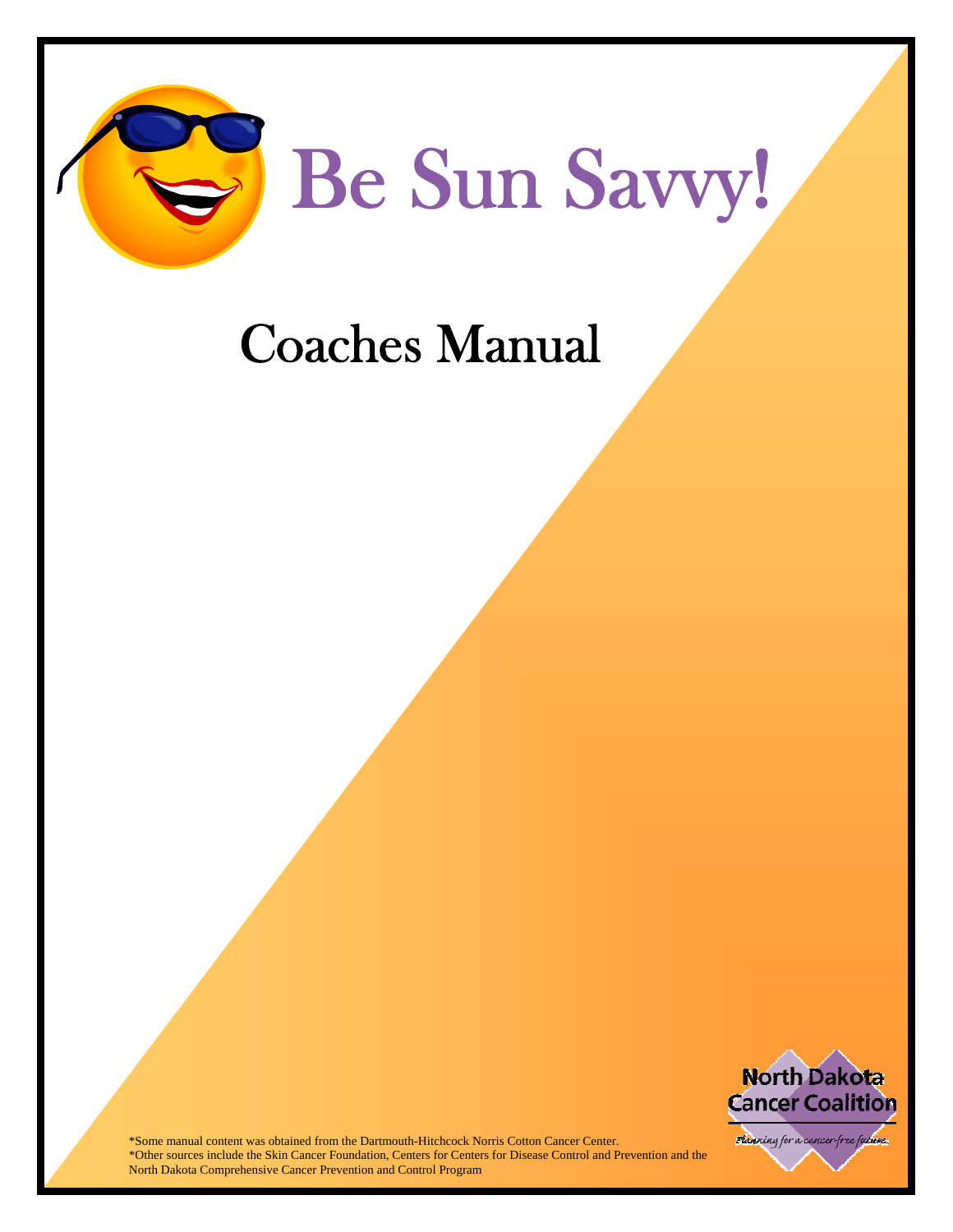# **Coaches Burning Role**

As a coach, you work hard to prevent injury to your players. Ensuring they practice sun safe behaviors is another aspect of protecting your players from injury.

Coaches have a dual role of teaching children how to protect themselves from the sun while role modeling sun safe behavior themselves. Many people associate tan skin with health – the media promotes this idea by showing models and athletes with tans. In fact, a "tan" is the body's signal that skin is injured. You can help your players learn that the lighter the "tan", the healthier the skin. Promote the idea that being an athlete means taking care of yourself as much as working on your game.

#### Make YOUR Sun Savvy Behaviors a Daily Habit

 Always apply sunscreen SPF 15 or above 30 minutes before practice or games. Reapply at least every two hours.



Wear a hat that protects your face, neck and ears.

 Wear a shirt with sleeves (at least short-sleeved) and wear lightweight pants rather than shorts when possible.



Wear sunglasses.

 Seek shade whenever possible or make your own with an umbrella (may choose colors to encourage school/team spirit).

Remember, kids don't always pay attention to what you say – it's more about what you do. The biggest impact on your players is to have them see someone they respect model a healthy behavior!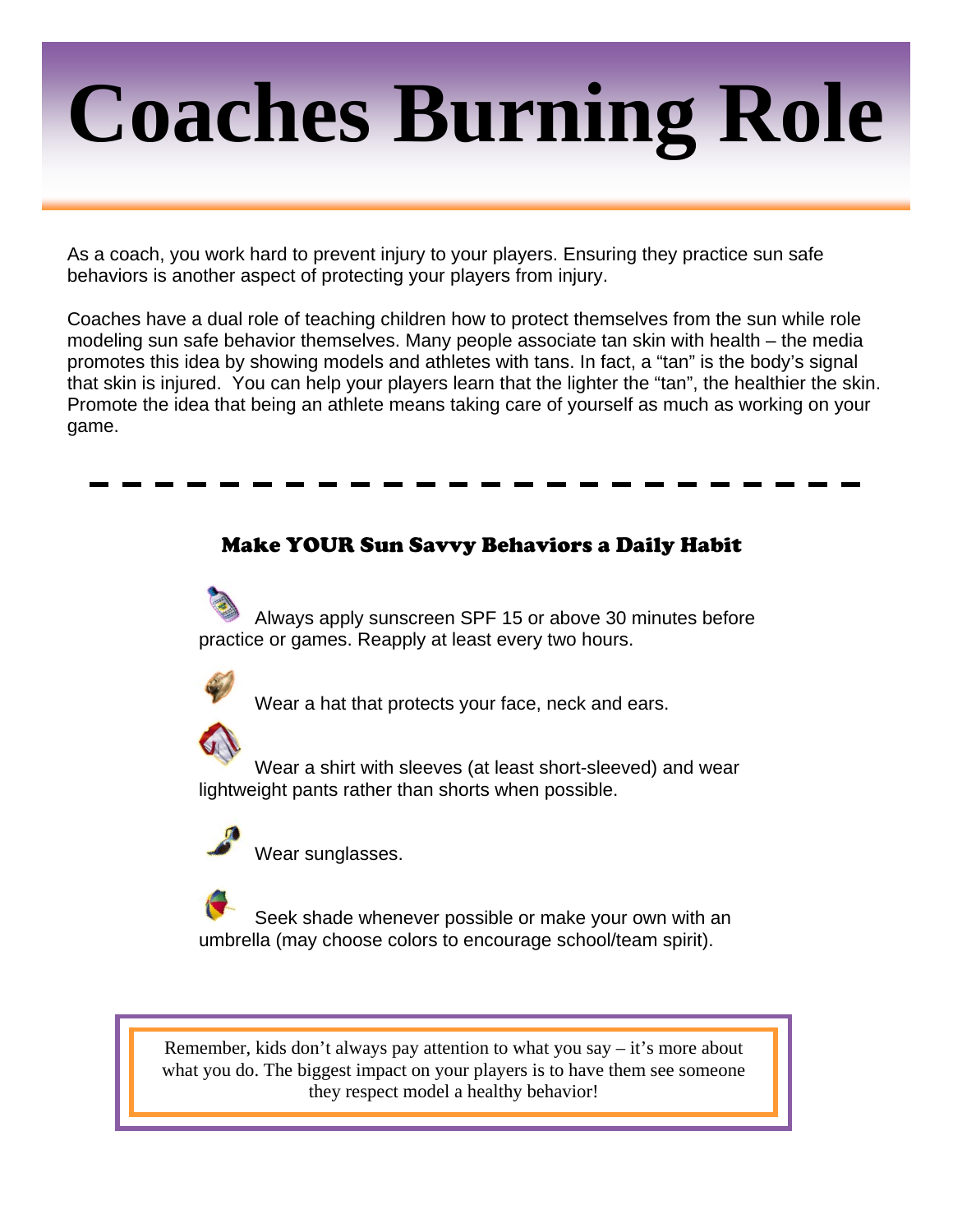### **Sun Safe Policy**

 Encourage players to come to practice and the games with sunscreen already applied. Make sure they are wearing a broad spectrum UVA/UVB of at least 15. Ask them to bring sunscreen in their sports bag.

At the beginning of practices and games, ask if they have applied sunscreen. If they have not, ask them to put it on before practice or the game

 If possible, ask your school/organization to provide sunscreen for the athletes that do not bring sunscreen. If this is not a possibility contact a local store/business for a sunscreen donation. Often times, stores/businesses are more than willing to do this in return for a little recognition (i.e. sticker on sunscreen thanking sponsor, sign thanking sponsor)

 At all day tournaments, make sure they reapply sunscreen at least every 2 hours.

 Encourage players to bring sunglasses to wear when they are sitting on the sidelines.

 Encourage players to bring a hat to wear when they are sitting on the sidelines. The hat should protect the face, neck and ears.

 When possible, ask players to play in an area protected from the sun. Especially at tournaments, encourage players to seek shade between games. This will help them conserve energy as well as protect them from the sun.

 When possible, have the bus/vehicle traveled in to and from games available to players to escape the sun.

Make it a team goal to block the sun!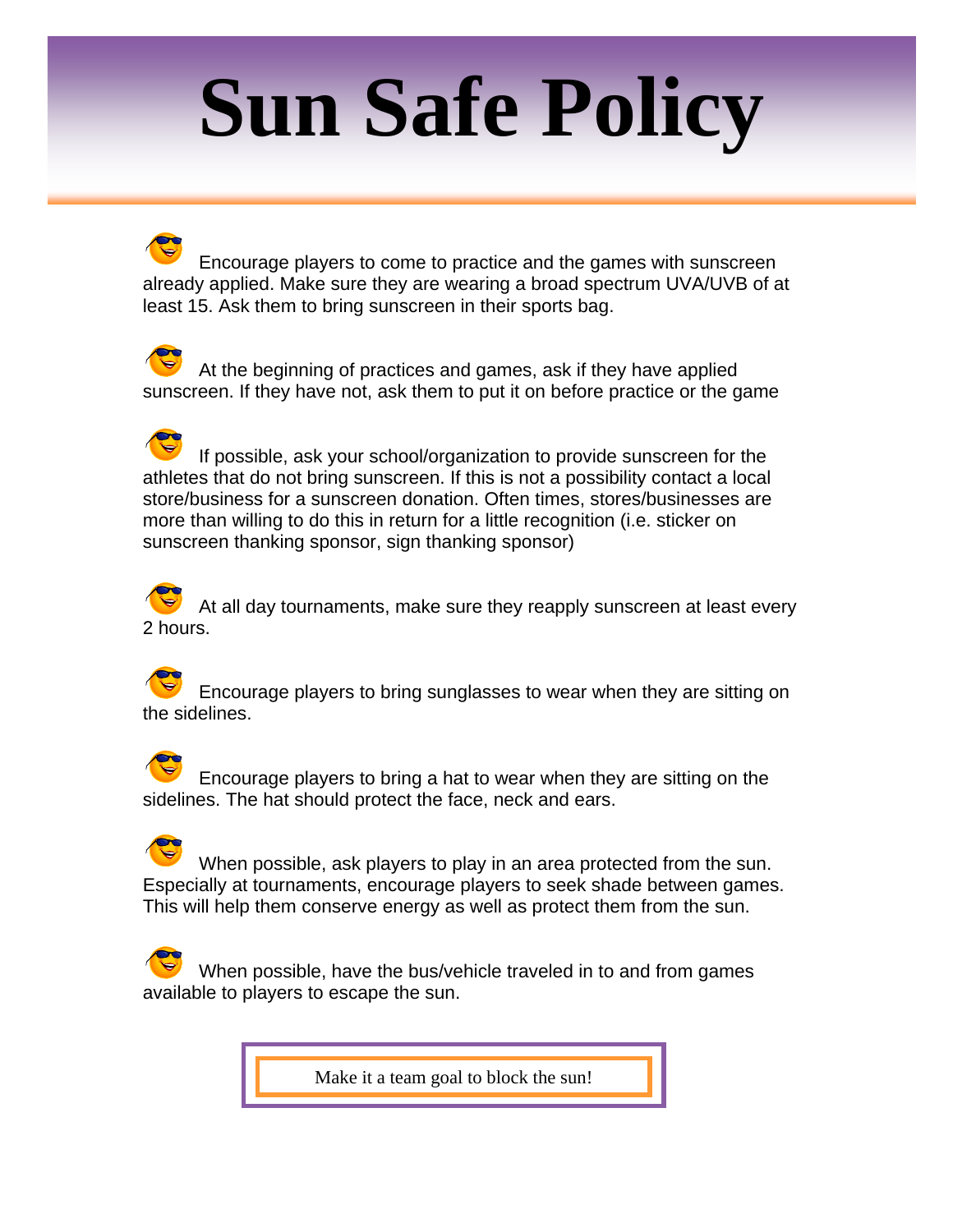### **Sunscreen Tips**

Skin protection is an important defense against skin cancer. The body's usual defense against the suns damaging ultraviolet rays is a pigment in the skin called melanin. Some individuals have more melanin. The melanin in light brown or tanned skin provides only as much defense as a sunscreen with an SPF of 4. The melanin in dark black skin provides only as much defense as a sunscreen with an SPF of 8. This means that even people with the darkest skin CAN get sunburns!

So, to protect your skin from the sun's harmful rays, always wear a UVA/UVB sunscreen with an SPF of 15 or greater on skin exposed to the sun.

- $\triangleright$  Always buy sunscreen with an SPF (Sun Protection Factor) of at least 15.
	- o Look for sunscreen that provides protection against both UVA and UVB rays.
- $\triangleright$  Apply 30 minutes before going outside to give your sunscreen time to penetrate your skin and protect your cells.
	- o Pay particular attention to lips, ears, back of neck and tops of feet.
- $\triangleright$  Reapply every 2 hours.
	- o Sunscreens labeled as "sport, waterproof, water resistant" are not more effective and must also be reapplied.
- $\triangleright$  Remember to apply enough sunscreen to cover well. The ingredients do degrade over time so be sure the bottle of sunscreen is not more than a year old. Also, store sunscreen at room temperature.